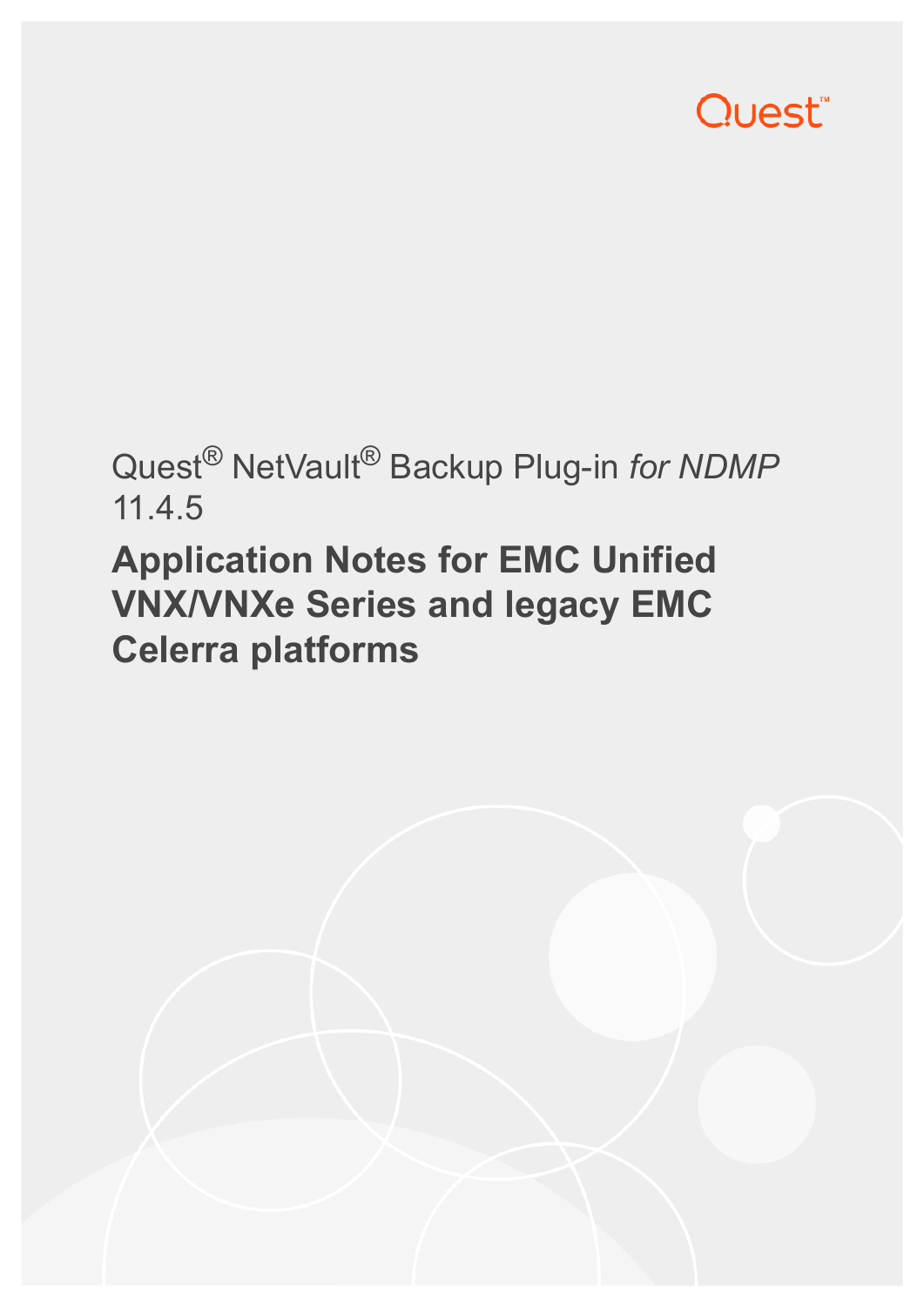#### **© 2018 Quest Software Inc.**

#### **ALL RIGHTS RESERVED.**

This guide contains proprietary information protected by copyright. The software described in this guide is furnished under a software license or nondisclosure agreement. This software may be used or copied only in accordance with the terms of the applicable agreement. No part of this guide may be reproduced or transmitted in any form or by any means, electronic or mechanical, including photocopying and recording for any purpose other than the purchaser's personal use without the written permission of Quest Software Inc.

The information in this document is provided in connection with Quest Software products. No license, express or implied, by estoppel or otherwise, to any intellectual property right is granted by this document or in connection with the sale of Quest<br>Software products. EXCEPT AS SET FORTH IN THE TERMS AND CONDITIONS AS SPECIFIED IN THE LICENSE<br>A EXPRESS, IMPLIED OR STATUTORY WARRANTY RELATING TO ITS PRODUCTS INCLUDING, BUT NOT LIMITED TO, THE IMPLIED WARRANTY OF MERCHANTABILITY, FITNESS FOR A PARTICULAR PURPOSE, OR NON-INFRINGEMENT. IN NO EVENT SHALL QUEST SOFTWARE BE LIABLE FOR ANY DIRECT, INDIRECT, CONSEQUENTIAL, PUNITIVE, SPECIAL OR INCIDENTAL DAMAGES (INCLUDING, WITHOUT LIMITATION, DAMAGES FOR LOSS OF PROFITS, BUSINESS<br>INTERRUPTION OR LOSS OF INFORMATION) ARISING OUT OF THE USE OR INABILITY TO USE THIS DOCUMENT, EVEN IF QUEST SOFTWARE HAS BEEN ADVISED OF THE POSSIBILITY OF SUCH DAMAGES. Quest Software makes no representations or warranties with respect to the accuracy or completeness of the contents of this document and reserves the right to make changes to specifications and product descriptions at any time without notice. Quest Software does not make any commitment to update the information contained in this document.

If you have any questions regarding your potential use of this material, contact:

Quest Software Inc. Attn: LEGAL Dept. 4 Polaris Way Aliso Viejo, CA 92656

Refer to our website [\(https://www.quest.com](https://www.quest.com)) for regional and international office information.

#### **Patents**

Quest Software is proud of our advanced technology. Patents and pending patents may apply to this product. For the most current information about applicable patents for this product, please visit our website at [https://www.quest.com/legal.](https://www.quest.com/legal)

#### **Trademarks**

Quest, the Quest logo, Join the Innovation, and NetVault are trademarks and registered trademarks of Quest Software Inc. For a complete list of Quest marks, visit [https://www.quest.com/legal/trademark-information.aspx.](https://www.quest.com/legal/trademark-information.aspx) All other trademarks and registered trademarks are property of their respective owners.

#### **Legend**

- **WARNING: A WARNING icon indicates a potential for property damage, personal injury, or death.**
- **CAUTION: A CAUTION icon indicates potential damage to hardware or loss of data if instructions are not followed.** Ţ
- **IMPORTANT NOTE**, **NOTE**, **TIP**, **MOBILE**, or **VIDEO:** An information icon indicates supporting information.f.

NetVault Backup Plug-in *for NDMP* Application Notes for EMC Unified VNX/VNXe Series and legacy EMC Celerra platforms Updated - February 2018 Software Version - 11.4.5 NCG-102-11.4.5-EN-01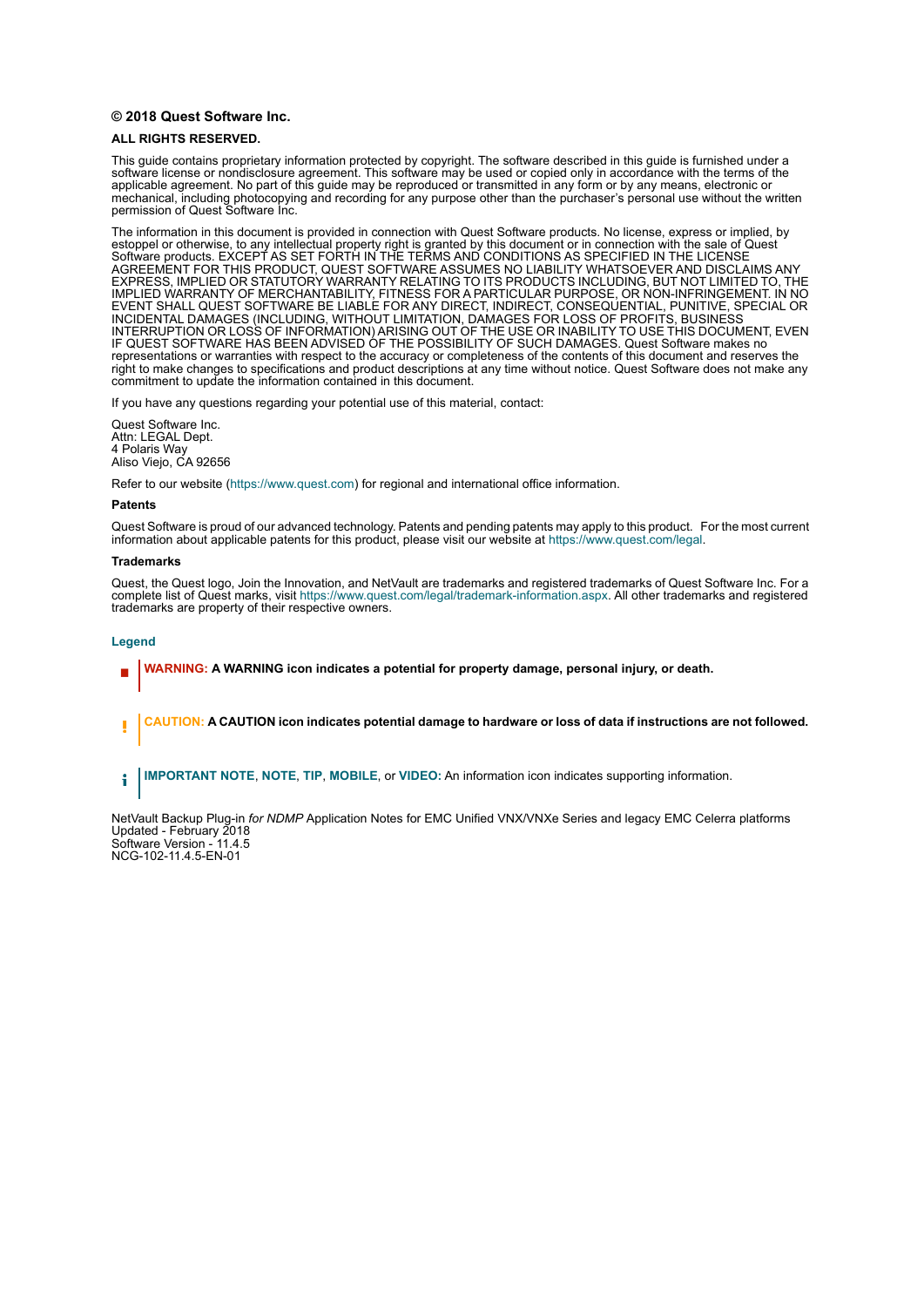### **Contents**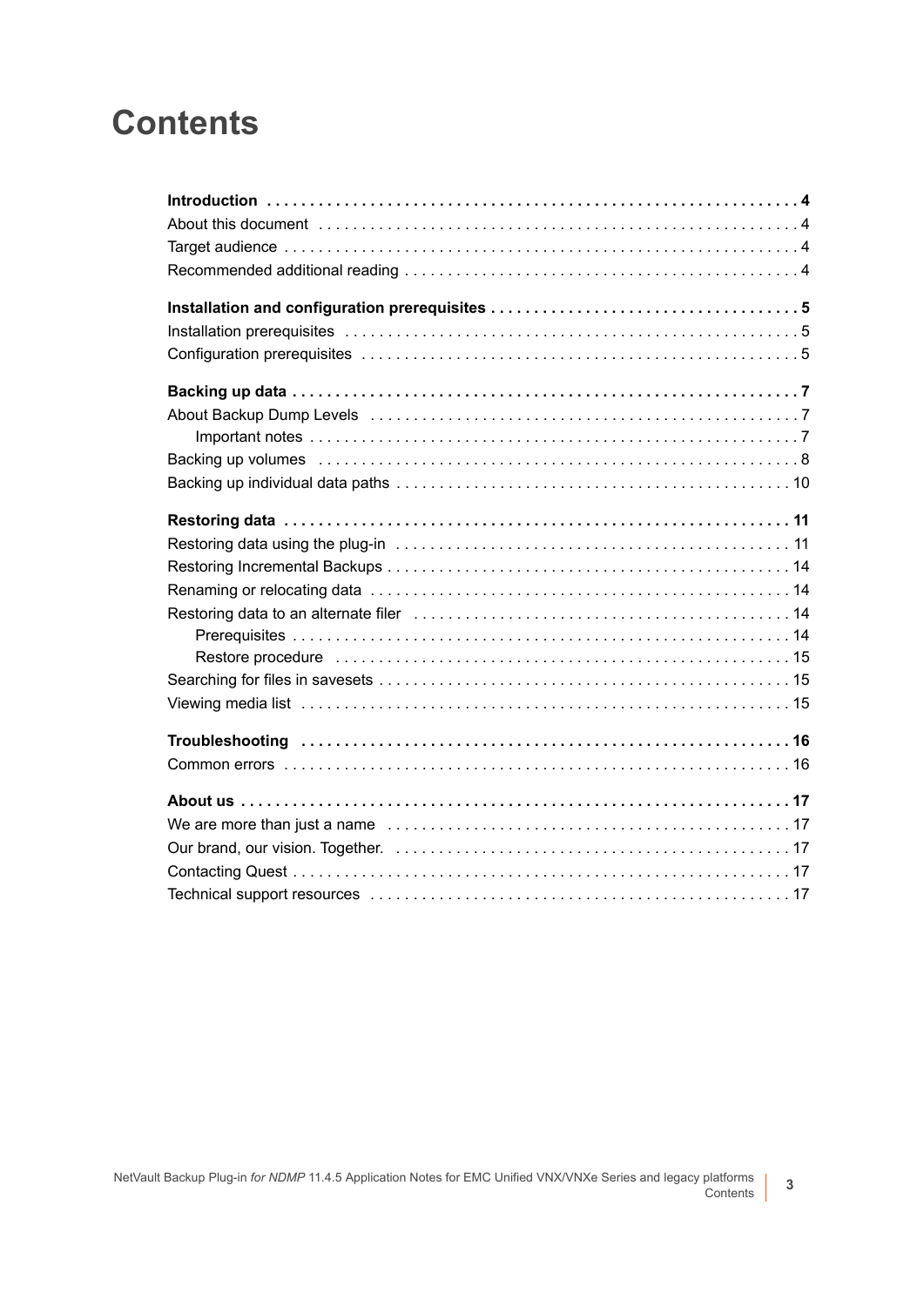# **Introduction**

**1**

- <span id="page-3-0"></span>**•** [About this document](#page-3-1)
- **•** [Target audience](#page-3-2)
- **•** [Recommended additional reading](#page-3-3)

# <span id="page-3-1"></span>**About this document**

This document provides information about using the Quest® NetVault® Backup Plug-in *for NDMP* (Plug-in *for NDMP*) with an EMC Celerra or VNX Storage System. It is intended as a supplement to the *Quest NetVault Backup Plug-in for NDMP User's Guide,* which describes the common procedures for installing and configuring the plug-in.

# <span id="page-3-2"></span>**Target audience**

This document is intended for system administrators and others responsible for installing, configuring, and using the Plug-in *for NDMP*. An understanding of filer administration and the host platform is assumed.

### <span id="page-3-3"></span>**Recommended additional reading**

- **•** NetVault Backup documentation
	- **▪** *Quest NetVault Backup Installation Guide*: This guide provides details on installing the NetVault Backup Server and Client software.
	- **▪** *Quest NetVault Backup Administrator's Guide*: This guide explains how to use NetVault Backup and describes the functionality common to all plug-ins.
	- **▪** *Quest NetVault Backup CLI Reference Guide*: This guide provides a description of the commandline utilities.
	- **▪** *Quest NetVault Backup Plug-in for NDMP Application Notes:* These notes provide filer-specific information.

You can download these guides from<https://support.quest.com/technical-documents>.

**•** Administrator's guide for your Network Data Management Protocol (NDMP)-based network-attached storage (NAS) appliance

**4**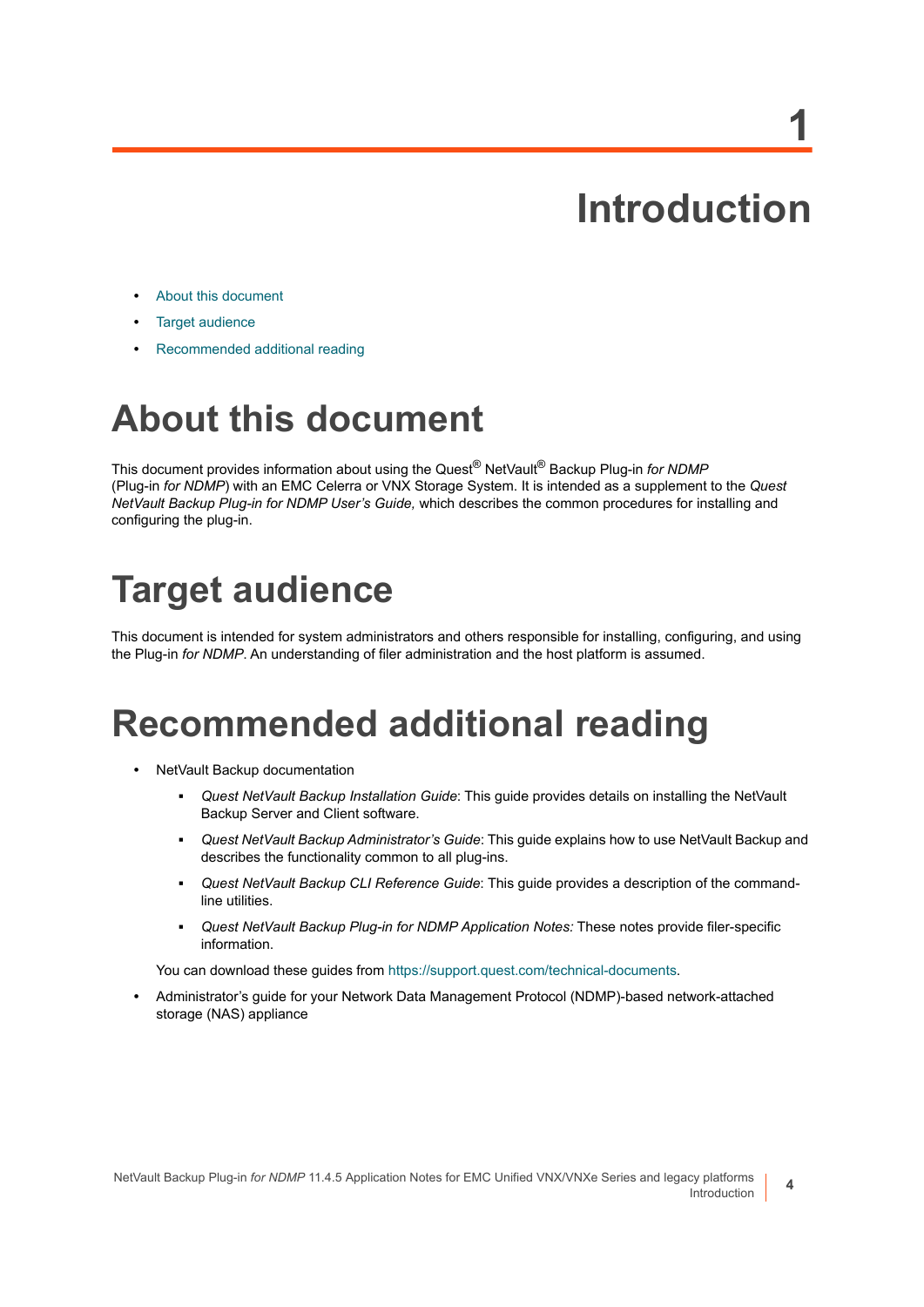# <span id="page-4-0"></span>**Installation and configuration prerequisites**

- **•** [Installation prerequisites](#page-4-1)
- **•** [Configuration prerequisites](#page-4-2)

### <span id="page-4-1"></span>**Installation prerequisites**

In addition to the installation prerequisites covered in the *Quest NetVault Backup Plug-in for NDMP User's Guide*, verify that the following requirements are met:

- **Hardware requirements**: For information about Hitachi NAS (HNAS) Servers, see the Hitachi Data Systems website at:<http://www.emc.com>
- **Software requirements:** For information about software requirements and supported filer operating systems, see the *Quest NetVault Backup Compatibility Guide* available at: <https://support.quest.com/technical-documents>
- **Install NDMP license:** On the EMC Celerra or VNX Storage System, install the NDMP license.
- **NOTE:** The installation and configuration procedures are described in the *Quest NetVault Backup*  f. *Plug-in for NDMP User's Guide*.

# <span id="page-4-2"></span>**Configuration prerequisites**

In addition to the configuration prerequisites covered in the *Quest NetVault Backup Plug-in for NDMP User's Guide*, verify that the following requirements are met:

- **Disable Removable Storage Manager (RSM) Service on Windows:** On Windows-based operating systems, stop and disable the RSM Service.
- **Disable SCSI RESERVE/RELEASE on Linux and UNIX:** For instructions, consult the relevant Operating System Guide.
- **Configure the Preferred Network Address setting:** In the Remote Backup model, configure the **Preferred Network Address** setting if the NetVault Backup machine to which the device is attached uses multiple network addresses. For more information about this setting, see the *Quest NetVault Backup Plug-in for NDMP User's Guide*.
- **Create a user account:** On the EMC system, create a user named **ndmp**. For more information, see the EMC documentation. Use this user account to add the NDMP Client. EMC systems do not support any other user for NDMP backups and restores.
- **Specify a single IP address:** EMC Storage Platform only supports a single IP address. You cannot specify multiple IP addresses when adding the NDMP Client.
- **Configure "param" settings:** On filers running DART 5.4 and 5.5, configure the following settings:

param NDMP scsiReserve=0

NetVault Backup Plug-in *for NDMP* 11.4.5 Application Notes for EMC Unified VNX/VNXe Series and legacy platforms Installation and configuration prerequisites

**5**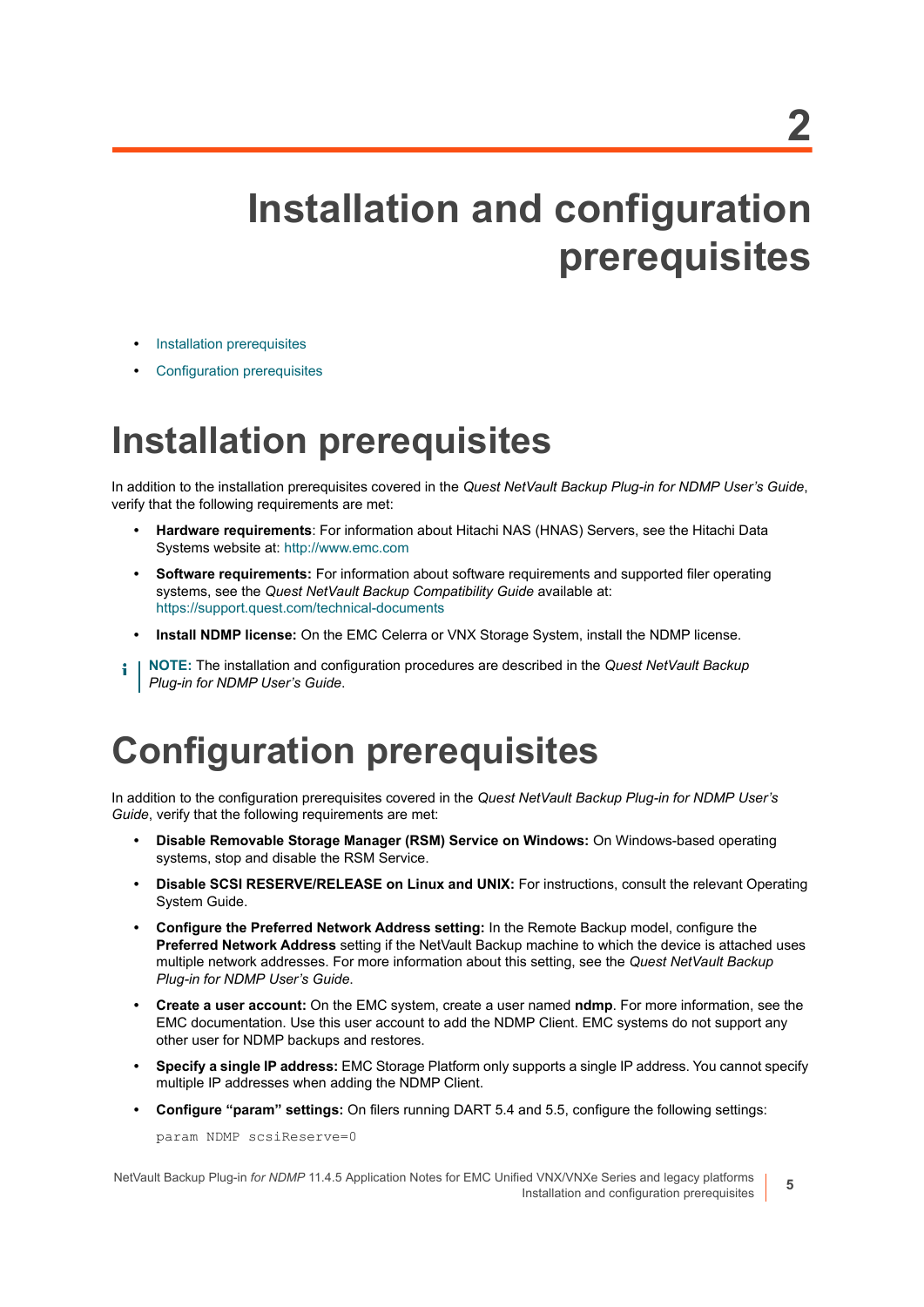(Disables device sharing.)

param NDMP md5=1

(Enables md5 encrypted user authentication.)

param PAX readWriteBlockSizeInKB=128

(Sets the MOVER\_RECORD\_SIZE parameter to 128 KB.)

**• Enable SnapSure:** To use the SnapSure feature with the Plug-in *for NDMP*, enable the SnapSure functionality on the EMC system. SnapSure creates read-only, point-in-time logical views of a file system. This feature is only supported on DARTOS/ VNX File OE 5.5 and later versions. For more information, see the relevant EMC documentation for details.

You must also enable the SnapSure functionality for NDMP Volume-Based (VBB) Backups.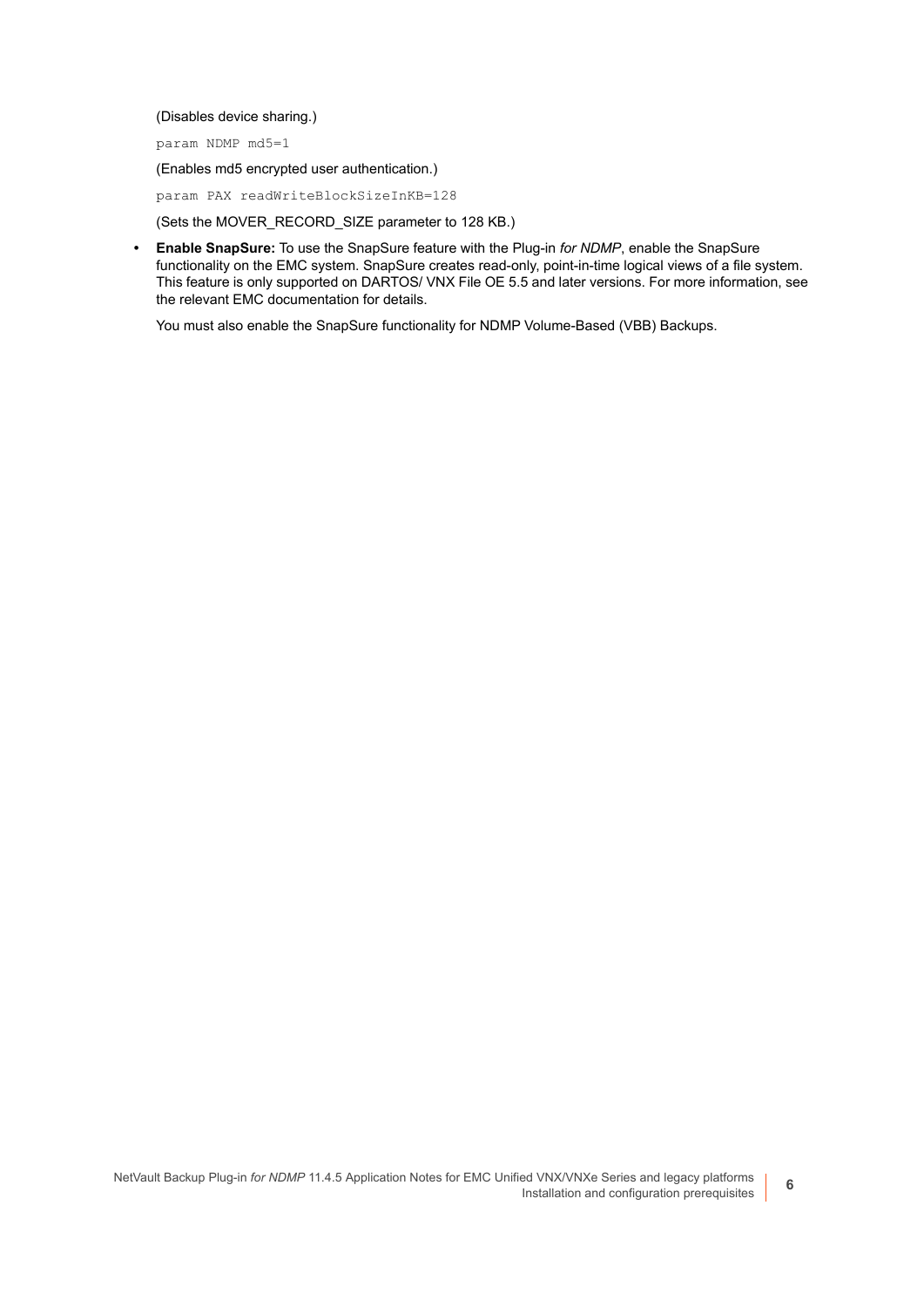# **Backing up data**

- <span id="page-6-0"></span>**•** [About Backup Dump Levels](#page-6-1)
- **•** [Backing up volumes](#page-7-0)
- **•** [Backing up individual data paths](#page-9-0)

## <span id="page-6-1"></span>**About Backup Dump Levels**

The Plug-in *for NDMP* supports both Full and Incremental Backups. The backup type is determined by the Dump Level that can be set to Level 0 for a Full Backup or Levels 1 through 9 for Incremental Backups:

- **Level 0 or Full Backup:** A Full Backup provides a backup of all the data in the selected path.
- **Level 1 through 9 or Incremental Backup:** The Incremental Backups base themselves on the most recent lower-level Incremental Backup, and include any data that has changed or is new since the last Full or Incremental Backup.

#### **Examples:**

- **▪** Level 1 Incremental Backup includes any data that has changed or is new since the last Level 0 or Full Backup.
- **▪** Level 2 Incremental Backup includes any data that has changed or is new since the last Level 1 Incremental Backup, and so on, up to dump level 9.

#### <span id="page-6-2"></span>**Important notes**

- **•** If a directory is included in a dump level 0 backup, it is included in all future dumps even if no changes have occurred. In this instance, the directory is empty and does not contain content. However, it does not negatively affect the recovery of data.
- **•** Only one dump level is maintained for each selected set of data. For example, after performing Level 1, Level 2, and Level 3 Incremental Backups, if you perform a Full Backup, the dump level is reset to 0. The next instance of the Incremental Backup is based on the Full Backup.
- **•** If an Incremental Backup fails, the subsequent backup is based on the most recent backup of a lower level. For example, if dump level 1 is completed successfully, but dump level 2 fails, dump level 3 is based on dump level 1. The failure of an Incremental Backup is noted in the NetVault Backup logs.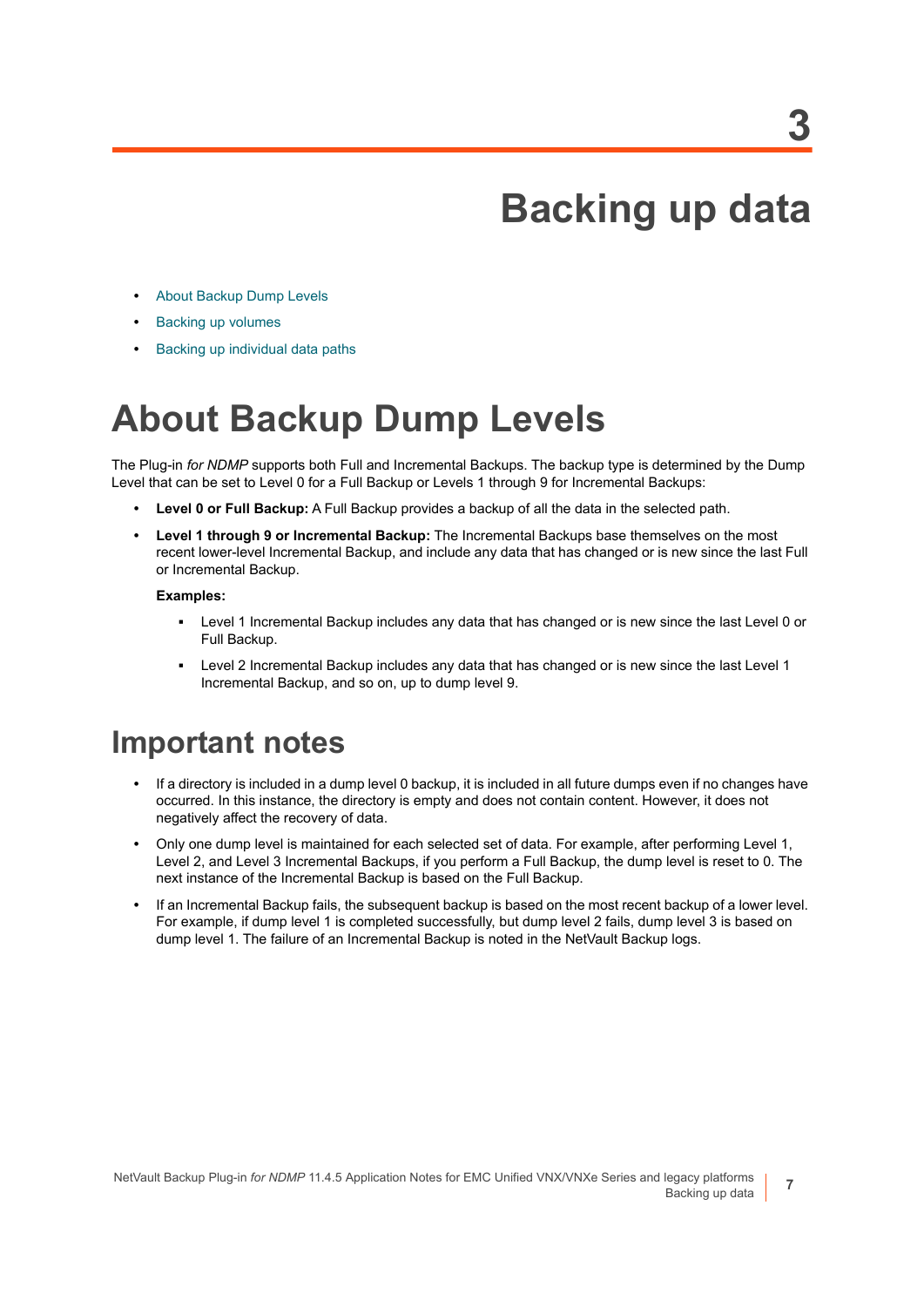### <span id="page-7-0"></span>**Backing up volumes**

1 In the Navigation pane, click **Create Backup Job**.

#### $-$  or  $-$

In the Navigation pane, click **Guided Configuration**, and then on the **NetVault Configuration Wizard** page, click **Create Backup Jobs**.

2 In **Job Name**, specify a name for the job.

Assign a descriptive name that lets you easily identify the job for monitoring its progress or restoring data. The job name can contain alphanumeric and nonalphanumeric characters, but it cannot contain non-Latin characters. There is no length restriction. However, a maximum of 40 characters is recommended on all platforms.

- 3 In the **Selections** list, select an existing Backup Selection Set, or complete the following steps to create a set.
	- a Next to the **Selections** list, click **Create New**.
	- b On the **NetVault Backup Selections** page, open the NetVault Backup Server, and then open **NDMP Client**.
	- c To display the **Volumes** node, open the applicable filer in the list of added servers.
	- d Select the data that you want to back up:
		- **▫ Back up all volumes:** Select the **Volumes** node.
		- **▫ Back up individual volumes:** Open the **Volumes** node, and select the volumes that you want to back up.
	- e Click **Save**, and in the **Create New Set** dialog box, type a name for the set.
		- **NOTE:** A set name can contain alphanumeric and nonalphanumeric characters, but it cannot ÷ contain non-Latin characters. On Linux OS, the names can have a maximum of 200 characters. On Windows OS, there is no length restriction. However, a maximum of 40 characters is recommended on all platforms.
	- f To close the dialog box, click **Save**.
- 4 In the **Plugin Options** list, select an existing Backup Options Set, or complete the following steps to create a set.
	- a Next to the **Plugin Options** list, click **Create New**.
	- b Under **NDMP Backup Options**, configure the following settings.

<span id="page-7-1"></span>**Table 1. NDMP Backup Options**

| Option                                 | <b>Description</b>                                                                                                                                                                                |
|----------------------------------------|---------------------------------------------------------------------------------------------------------------------------------------------------------------------------------------------------|
| <b>Dump Level</b>                      | Select the type of backup that you want to perform. For a Full Backup, type<br>or select 0. For an Incremental Backup, type or select any level from 1 to 9,<br>based on the previous dump level. |
| Update /etc/dumpdates                  | The file "/ <b>etc/dumpdates</b> " keeps a record of the backup, including the<br>backup name, backup level, and snapshot time.                                                                   |
|                                        | Leave this check box selected if your backup strategy includes Incremental<br>Backups. The information in this file is used to determine what data must be<br>included in an Incremental Backup.  |
| Do Direct Backup if<br><b>Possible</b> | To use DAR during restores, leave this check box selected. DAR enables<br>precise tape positioning, which allows quick recovery of individual or a small<br>set of files.                         |
|                                        | Without DAR, the backup saveset is read sequentially to restore files. DAR<br>requires Data ONTAP 6.x or later.                                                                                   |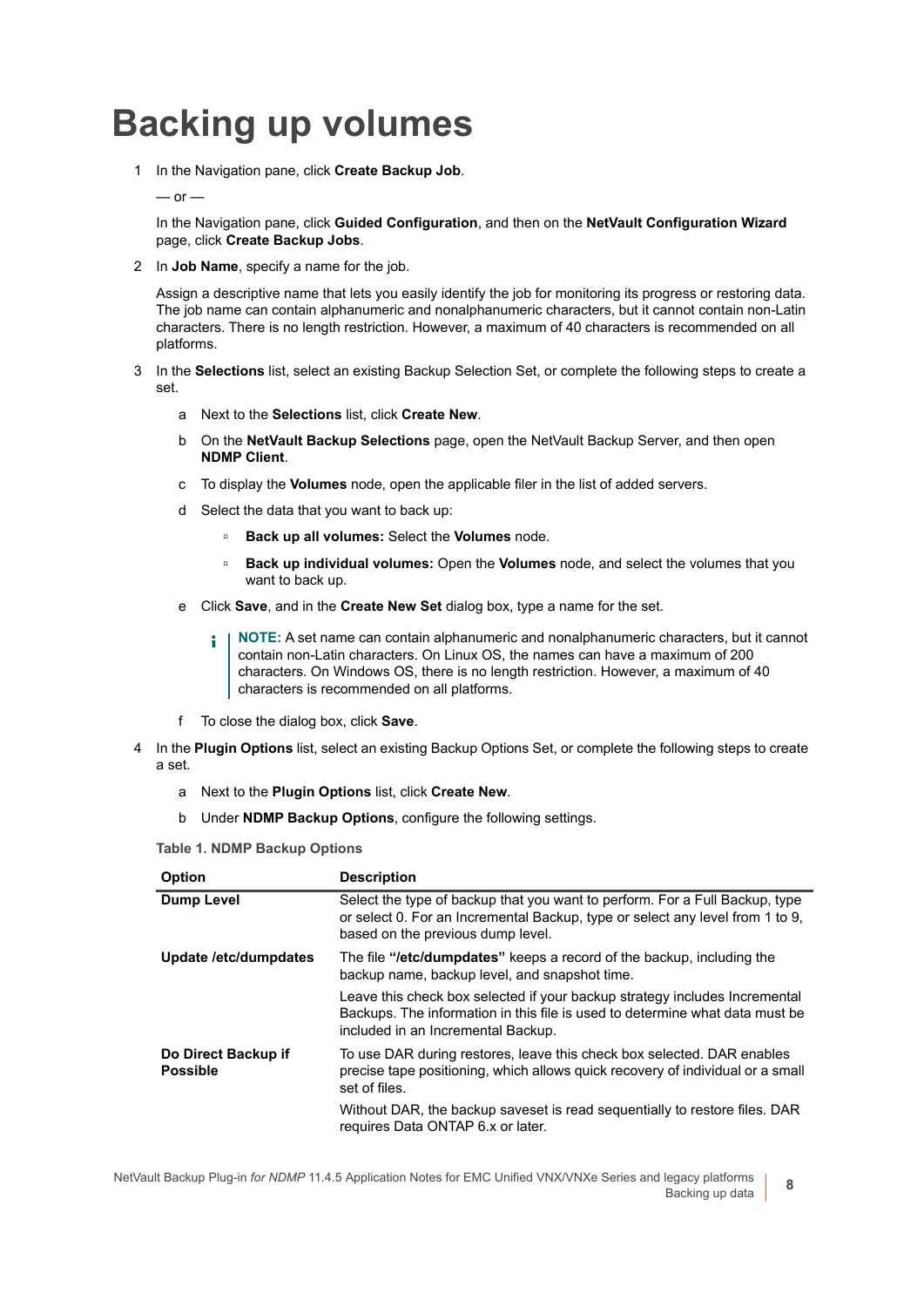**Table 1. NDMP Backup Options**

| Option                                                         | <b>Description</b>                                                                                                                                                                                                                                                                                                        |
|----------------------------------------------------------------|---------------------------------------------------------------------------------------------------------------------------------------------------------------------------------------------------------------------------------------------------------------------------------------------------------------------------|
| <b>Save File Information</b>                                   | This option allows you to browse individual files and directories while<br>selecting data during restore. You cannot restore individual files and<br>directories if you clear this check box.                                                                                                                             |
|                                                                | Quest recommends that you leave this check box selected.                                                                                                                                                                                                                                                                  |
| <b>SnapSure</b>                                                | To back up a snapshot, select this check box. This feature is only supported<br>on DART/VNX File 5.5 and later. The SnapSure functionality must be<br>enabled on the EMC Celerra/VNX system to use this feature.                                                                                                          |
| <b>Volume Based Backup</b>                                     | To use the EMC Celerra/VNX NDMP Volume Backup feature for performing<br>backups, select this check box. This feature is only supported on DART/VNX<br>File 5.5 and later. The SnapSure functionality must be enabled on<br>Celerra/VNX to use this feature.                                                               |
| <b>Allow Single File Backup</b>                                | To back up an individual file, leave this check box selected.                                                                                                                                                                                                                                                             |
| <b>EMC Directory Filter 1</b><br><b>EMC Directory Filter 2</b> | You can use these boxes to specify the directories that you want to exclude<br>from the backup. Type the full path, starting with a forward slash ("/"). Each<br>box can contain one entry. Thus, you can specify a maximum of five entries<br>in the filter boxes.                                                       |
| <b>EMC Directory Filter 5</b>                                  | You can use the wildcard characters "?" and "*" to specify the directory<br>names. Wildcard characters can only be used at the last place in the<br>directory name. For example, if you enter "/dir1/tmp*" in filter box, the plug-in<br>excludes all directories starting with the letters "tmp" in the directory /dir1. |
|                                                                | Directory names are case-sensitive for NFS shares and case-insensitive for<br>CIFS shares.                                                                                                                                                                                                                                |
| <b>EMC File Filter 1</b><br><b>EMC File Filter 2</b>           | You can use these boxes to specify the files that you want to exclude from<br>the backup. Type only the filename; do not specify the full path. Each box<br>can contain one entry. Thus, you can specify a maximum of five entries in<br>the filter boxes.                                                                |
| <b>EMC File Filter 5</b>                                       | You can use the wildcard characters "?" and "*" to specify the filenames.<br>Wildcard characters can only be used at the first or last place in the<br>filename. For example, if you enter "tmp*" in the filter box, the plug-in<br>excludes all files starting with the letters "tmp".                                   |
|                                                                | Filenames are case-sensitive for NFS shares and case-insensitive for CIFS<br>shares.                                                                                                                                                                                                                                      |

c Under **Sub Jobs**, configure the following settings.

**Table 2. Sub Jobs**

| <b>Option</b>                                                       | <b>Description</b>                                                                                                                                                                                                                                                                                                                                 |
|---------------------------------------------------------------------|----------------------------------------------------------------------------------------------------------------------------------------------------------------------------------------------------------------------------------------------------------------------------------------------------------------------------------------------------|
| <b>Number of Backups to</b><br><b>Run in Parallel</b>               | Type or select the number of jobs that can run concurrently. The default<br>value is zero. With the default setting, all jobs in parallel, limited only by the<br>availability of drives, network bandwidth, and other resources.                                                                                                                  |
|                                                                     | To achieve the required result, set the same value for each job.                                                                                                                                                                                                                                                                                   |
| <b>Delete Auto Generated</b><br>Backup Jobs on<br><b>Completion</b> | The plug-in creates individual subjobs for each volume included in a backup.<br>If this check box is not selected, all subjobs are listed on the Job Status<br>page. This display can create confusion when you try to view the details of<br>the parent job. To include only a single entry for the parent job, leave this<br>check box selected. |

- d Click **Save**, and in the **Create New Set** dialog box, type a name for the set.
- e To close the dialog box, click **Save**.
- <span id="page-8-0"></span>5 Select or create the Schedule Set, Target Set, and Advanced Options Set. For more information about these sets, see the *Quest NetVault Backup Administrator's Guide*.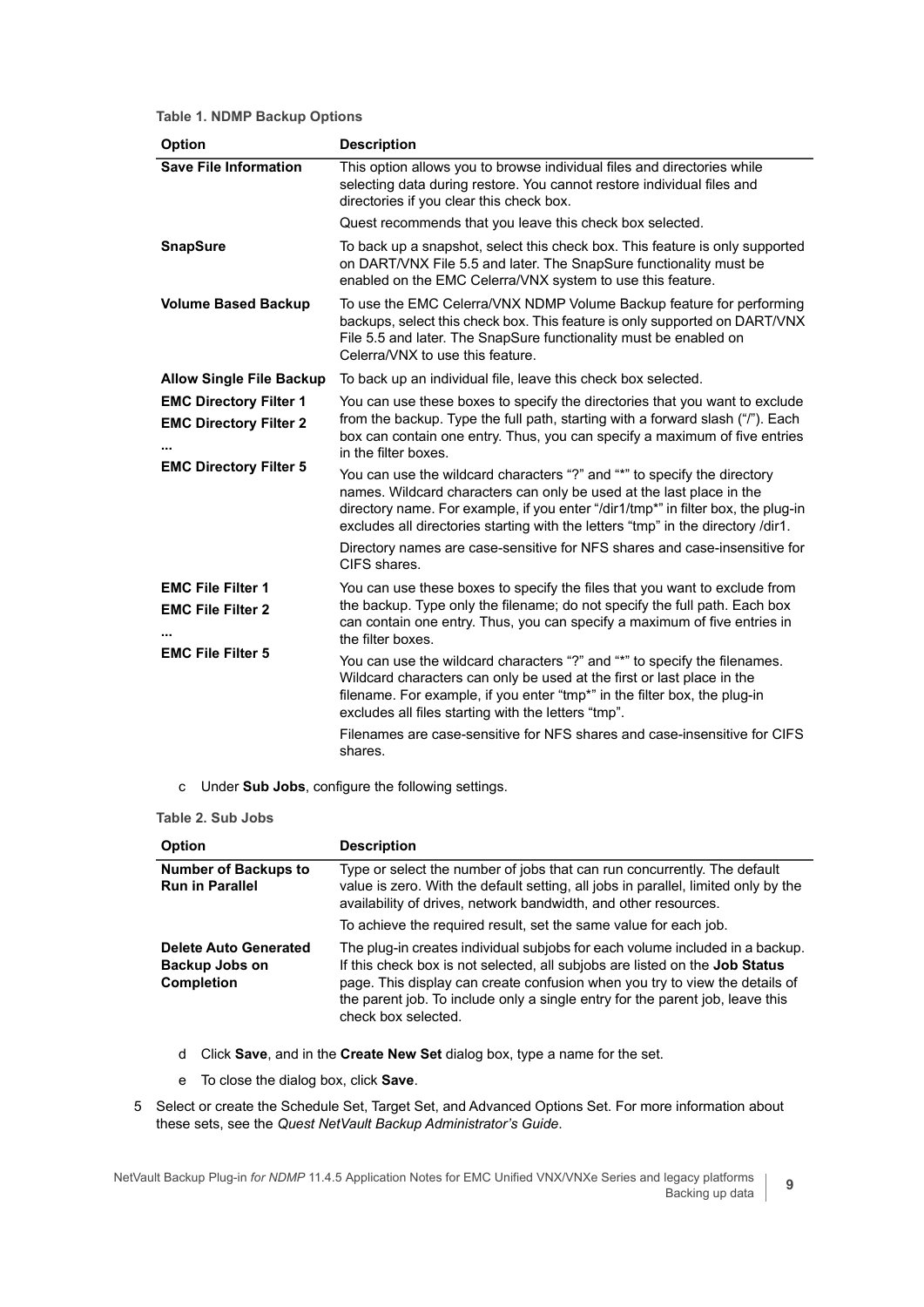<span id="page-9-1"></span>6 To submit the job for scheduling, click **Save & Submit**. You can monitor the job progress from the **Job Status** page and view the logs from the **View Logs** page.

To save the job definition without scheduling it, click **Save**. You can view, edit, or run this job from the **Manage Job Definitions** page. This job is not displayed on the **Job Status** page until you submit it.

For more information about **Job Status**, **View Logs**, and **Manage Job Definitions**, see the *Quest NetVault Backup Administrator's Guide*.

### <span id="page-9-0"></span>**Backing up individual data paths**

1 In the Navigation pane, click **Create Backup Job**.

 $-$  or  $-$ 

In the Navigation pane, click **Guided Configuration**, and then on the **NetVault Configuration Wizard** page, click **Create Backup Jobs**.

2 In **Job Name**, specify a name for the job.

Assign a descriptive name that lets you easily identify the job for monitoring its progress or restoring data. The job name can contain alphanumeric and nonalphanumeric characters, but it cannot contain non-Latin characters. There is no length restriction. However, a maximum of 40 characters is recommended on all platforms.

- 3 Next to the **Selections** list, click **Create New**.
- 4 On the **NetVault Backup Selections** page, open the NetVault Backup Server, and then open **NDMP Client**.
- 5 Select the applicable filer, and in the **Actions** list, click **Enter Backup Path**.
- 6 In the **NDMP Backup Request** dialog box, configure the **Directory** option.

Specify the full path to the directory that you want to back up. Use the following format to specify the backup path:

/*<file system>*/*<parentDirectory>*/*<subdirectory>*

To back up an individual file, type the full file path and verify that the **Allow Single File Backup** check box is selected. Use the following format to specify the file path:

/*<file system>*/*<parentDirectory…>*/*<file name>*

7 Set the **Dump Level** and the remaining backup options.

For more information, see [NDMP Backup Options](#page-7-1).

- 8 To save the settings, click **OK**.
- 9 Complete [Step 5](#page-8-0) and [Step 6](#page-9-1) in [Backing up volumes](#page-7-0).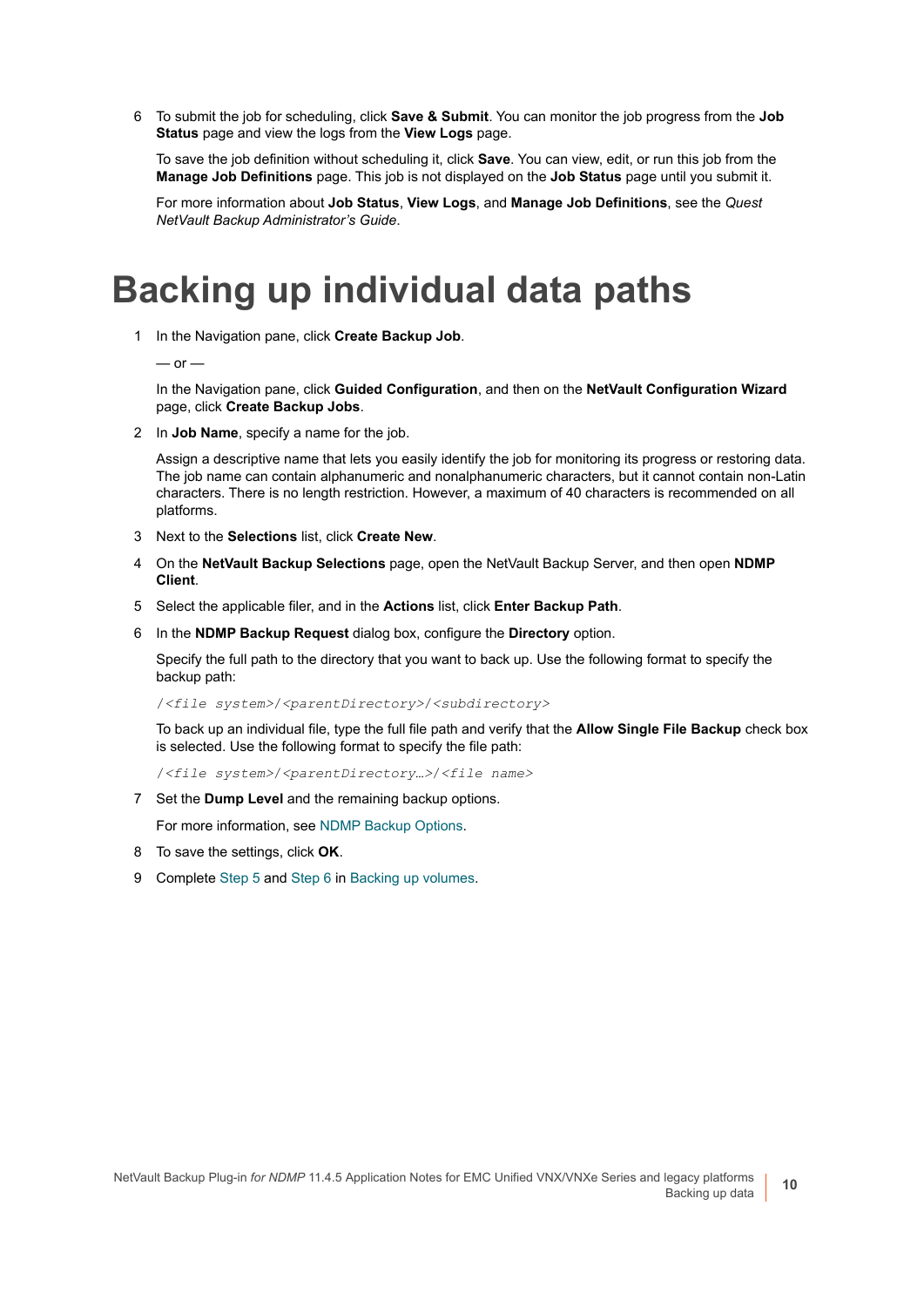# **Restoring data**

- <span id="page-10-0"></span>**•** [Restoring data using the plug-in](#page-10-1)
- **•** [Restoring Incremental Backups](#page-13-0)
- **•** [Renaming or relocating data](#page-13-1)
- **•** [Restoring data to an alternate filer](#page-13-2)
- **•** [Searching for files in savesets](#page-14-1)
- **•** [Viewing media list](#page-14-2)

### <span id="page-10-1"></span>**Restoring data using the plug-in**

<span id="page-10-2"></span>1 In the Navigation pane, click **Create Restore Job**.

On the **Create Restore Job — Choose Saveset** page, the saveset table provides a list of available savesets.

The table shows the saveset name (Job Title and Saveset ID), creation date and time, saveset size, and saveset status. The saveset status is indicated using the following icons.

| <b>Icon</b> | <b>Description</b>                                      |
|-------------|---------------------------------------------------------|
|             | Saveset is online (all segments are online).            |
|             | Saveset is partially online (some segments are online). |
|             | Saveset is offline (all segments are offline).          |

The saveset list is sorted by creation date (newest to oldest). You can sort the list by one or more columns, as required. The arrowhead next to the column name indicates the sort order.

2 To filter the saveset list, use the following filter options.

| <b>Filter</b>      | <b>Description</b>                                                              |  |  |
|--------------------|---------------------------------------------------------------------------------|--|--|
| <b>Client</b>      | Displays savesets created for particular clients. The default selection is Any. |  |  |
|                    | To use this filter, click the <b>Client</b> box.<br>1.                          |  |  |
|                    | 2 In the Choose Client dialog box, select the clients.                          |  |  |
|                    | 3 To close the dialog box, click <b>OK</b> .                                    |  |  |
| <b>Plugin Type</b> | Displays savesets created using a particular plug-in. The default selection is  |  |  |
|                    | Any.                                                                            |  |  |
|                    | To use this filter, click the <b>Plugin Type</b> box.                           |  |  |
|                    | In the list, select the plug-in.<br>2                                           |  |  |

**11**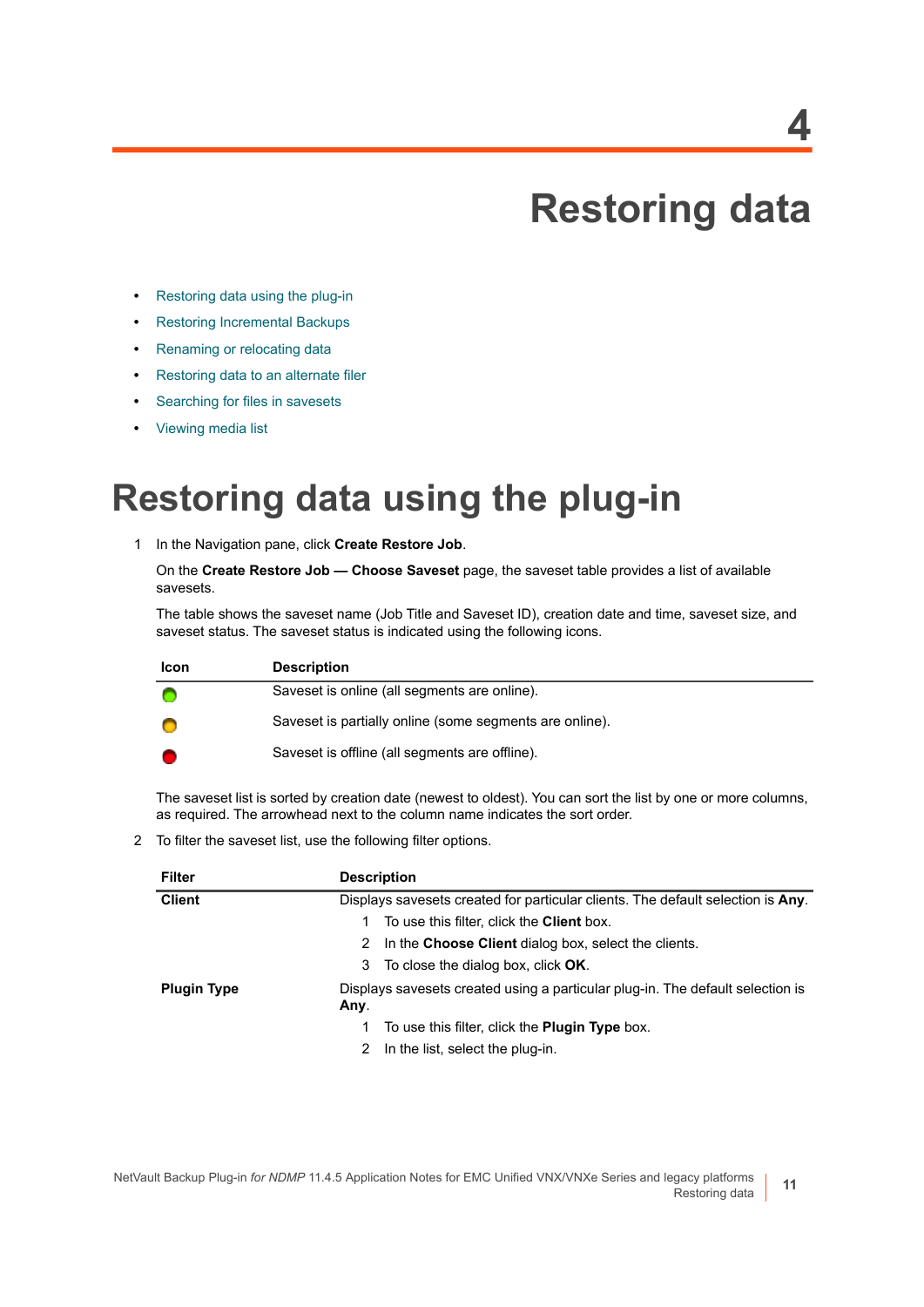| <b>Filter</b> | <b>Description</b>                                                                                    |  |  |
|---------------|-------------------------------------------------------------------------------------------------------|--|--|
| <b>Date</b>   | Displays savesets created during a specified period. The default selection is                         |  |  |
|               | Any.                                                                                                  |  |  |
|               | To use this filter, click the <b>Date</b> box.                                                        |  |  |
|               | In the list, select the option that you want to use.<br>2                                             |  |  |
|               | The available options are Last 24 hours, Last Week, Last Month, Last<br>6 Months, Last Year, and Any. |  |  |
| Job           | Displays savesets created for particular jobs. The default selection is Any.                          |  |  |
|               | To use this filter, click the <b>Job</b> box.                                                         |  |  |
|               | In the Choose Job dialog box, select the jobs.<br>2                                                   |  |  |
|               | To close the dialog box, click <b>OK</b> .<br>3                                                       |  |  |

3 Select the saveset that you want to use, and click **Next**.

When you select a saveset, the following details are displayed in the **Saveset Information** area: job ID number, job title, tag, server name, client name, plug-in name, saveset date and time, retirement setting, Incremental Backup or not, archive or not, and saveset size.

- <span id="page-11-0"></span>4 On the **Create Selection Set** page, select the data that you want to restore:
	- **▪ Restore entire saveset:** Select the root node.
	- **Restore individual files and directories**: Select the target files and directories in the selections tree. The selections tree can only be browsed if the **Save File Information** option was selected during backup.

#### **IMPORTANT:**   $\blacksquare$

- **•** If you omit child-level items after selecting the parent node, the job fails. To perform selective restores, open the parent node, and select each item that you want to restore.
- **•** EMC Celerra/VNX systems do not allow you to restore system files on Linux- and UNIXbased operating systems. The system files include character device files, block device files, FIFO (named pipe files), sockets, doors, and other special files. The restore job might fail if you include these files.
- **•** EMC Celerra/VNX systems do not support individual file restores on deduplicated volumes. For details, see the EMC guide *Configuring NDMP Backups on EMC Celerra/VNX*.
- <span id="page-11-2"></span><span id="page-11-1"></span>5 Click **Edit Plugin Options**, and configure the following settings.

#### **Table 3. Restore options**

| <b>Option</b>      | <b>Description</b>                                                                                                                                                                                                                                                                              |
|--------------------|-------------------------------------------------------------------------------------------------------------------------------------------------------------------------------------------------------------------------------------------------------------------------------------------------|
| <b>NDMP Server</b> | This option specifies the target filer name. It is only required when you want<br>to restore data to an alternate filer. By default, it is set to the name of the<br>original filer from which the data was backed up. Do not change the NDMP<br>Server while restoring data to the same filer. |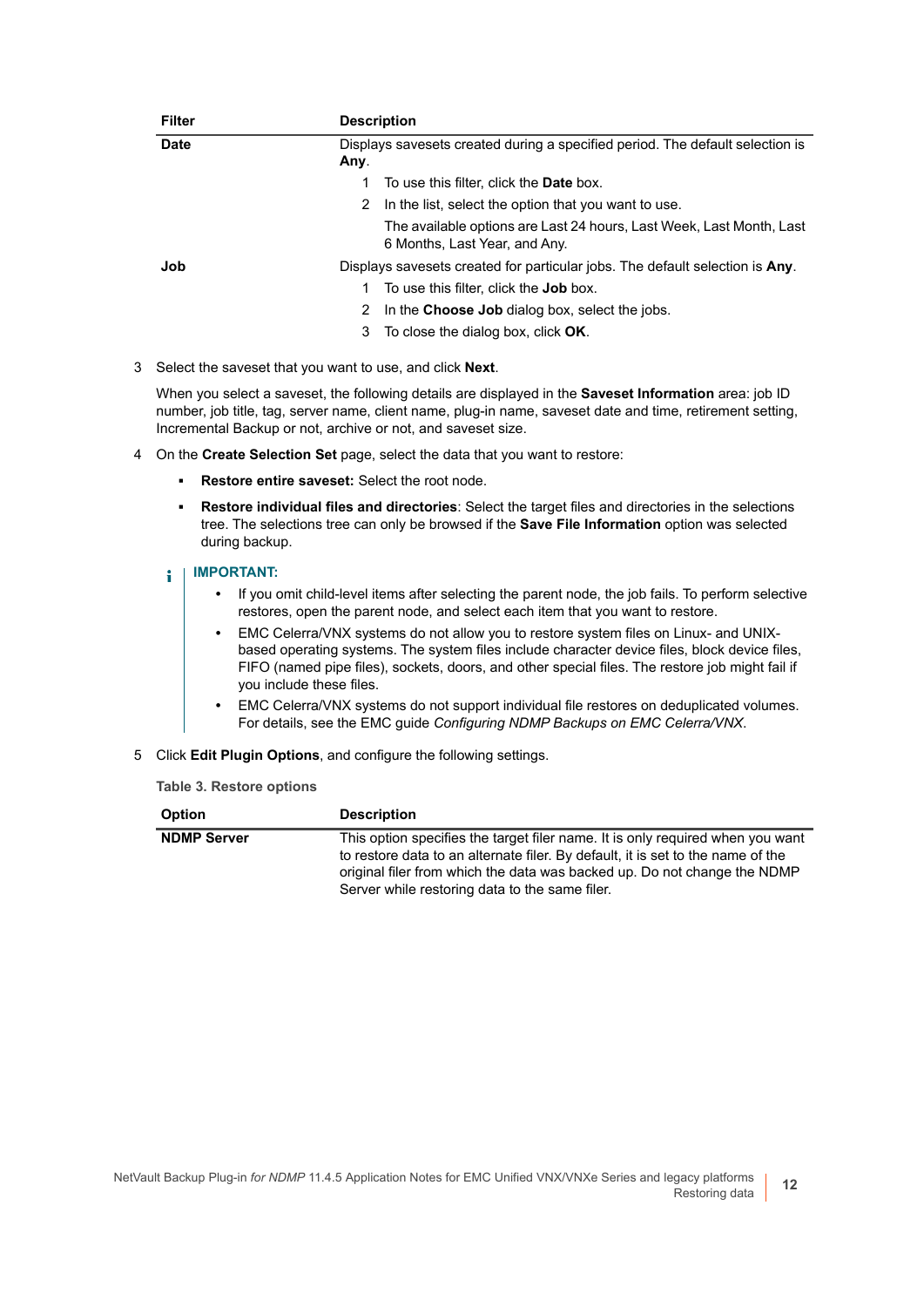**Table 3. Restore options**

| Option                               | <b>Description</b>                                                                                                                                                                                                                                                     |  |
|--------------------------------------|------------------------------------------------------------------------------------------------------------------------------------------------------------------------------------------------------------------------------------------------------------------------|--|
| <b>Direct Access Restore</b><br>Mode | Select the appropriate Direct Access Restore (DAR) mode from the<br>following:                                                                                                                                                                                         |  |
|                                      | Use Direct Access Restore if Possible: To perform a direct-access<br>$\bullet$<br>restore if the backup was direct and the mover and data server can<br>complete DAR, select this option. If these conditions are not met, a<br>nondirect-access restore is performed. |  |
|                                      | Use Direct Access Restore by Recovering Individual Files: To<br>$\bullet$<br>restore a directory and its file contents, select this option. When you<br>use this option, empty directories in the saveset are ignored.                                                 |  |
|                                      | You must select this option if any item was omitted during data<br>selection; otherwise, the restore job fails.                                                                                                                                                        |  |
|                                      | <b>Only Do Direct Access Restore:</b> To force a direct-access restore,<br>$\bullet$<br>select this option. It can be only used if the backup was direct and the<br>mover and data server can complete a direct-access restore;<br>otherwise the restore job fails.    |  |
|                                      | Never Do Direct Access Restore: To perform a standard nondirect-<br>$\bullet$<br>access restore, select this option.                                                                                                                                                   |  |
| <b>Incremental Restore</b>           | To recursively extract data and reconstruct the selected subtree to the state<br>it was in at the time of backup, select this check box.                                                                                                                               |  |
|                                      | This option is equivalent to setting the environment variable $\text{EXTRACT=N}$ .<br>The plug-in overwrites the existing files and deletes the files that were not<br>present at the time of backup.                                                                  |  |
| <b>Restore ACLs</b>                  | To restore ACLs from the backed-up file, select this option. This option is<br>equivalent to setting the environment variable EXTRACT ACL=Y. You can<br>use this option only if the Backup ACLs option was selected during backup.                                     |  |

#### **IMPORTANT:**  f

- **•** When individual files are selected for DAR, their parent-level directory permissions are not restored.
- **•** When running DAR, NetVault Backup organizes the restore requests into groups of 1024 files at a time. When a restore job consists of more than 1024 total files, multiple restore requests are issued. So, multiple log entries are displayed for the job.
- <span id="page-12-1"></span>6 To save the settings, click **OK**, and then click **Next**.
- 7 In **Job Name**, specify a name for the job.

Assign a descriptive name that lets you easily identify the job for monitoring its progress. The job name can contain alphanumeric and nonalphanumeric characters, but it cannot contain non-Latin characters. There is no length restriction. However, a maximum of 40 characters is recommended on all platforms

In the **Target Client** list, the client from which data was backed up is selected by default. Do *not* change this setting.

8 Select or create the Schedule Set, Restore Source Set, and Advanced Options Set.

For more information about these sets, see the *Quest NetVault Backup Administrator's Guide*.

<span id="page-12-0"></span>9 To submit the job for scheduling, click **Submit**.

You can monitor the job progress from the **Job Status** page and view the logs from the **View Logs** page. For more information about these functions, see the *Quest NetVault Backup Administrator's Guide*.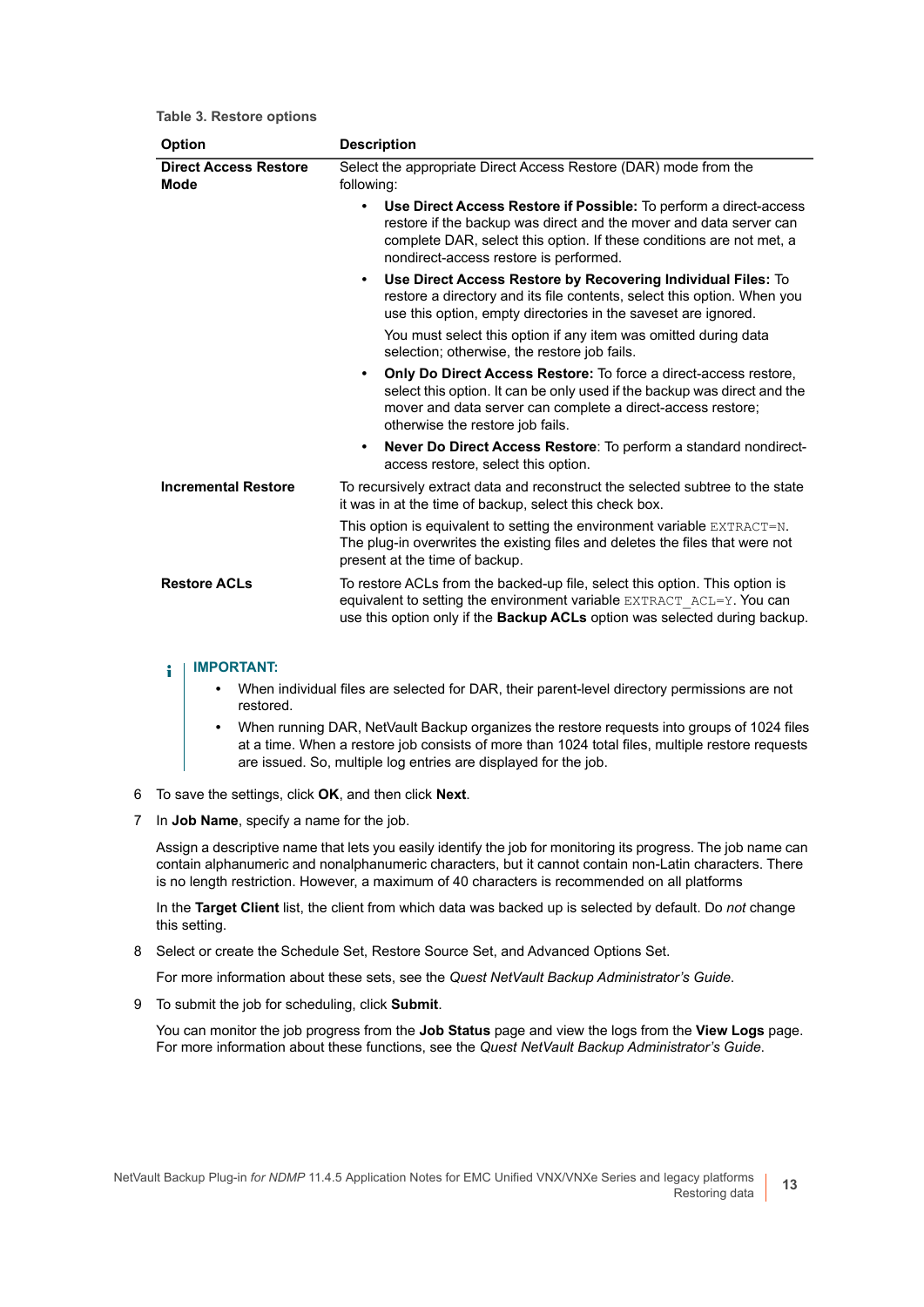# <span id="page-13-0"></span>**Restoring Incremental Backups**

The incremental restores build on each other. To restore an Incremental Backup, you must have all the backups from Level-0 through the last backup in the backup sequence that you want to restore.

- 1 Restore the Full or Level 0 Backup.
- For more information, see [Restoring data using the plug-in](#page-10-1).
- 2 Restore each Incremental Backup in the backup sequence, starting with the lowest-level backup and going to the last backup that you want to restore (that is, in the same order in which they were created).

For each dump level, follow the steps outlined in [Restoring data using the plug-in.](#page-10-1)

**IMPORTANT:** All NDMP backups are effectively snapshots of the volume. When you restore a dump backup f. in an increment series, it restores all the data in the saveset. At the same time, it deletes the files present on the filer, but not available in that saveset. Thus, it reconstructs the subtree as it was at the time of backup.

### <span id="page-13-1"></span>**Renaming or relocating data**

When restoring a backup, you can rename the directories to create a copy of the data instead of overwriting of the existing versions. You can also relocate the data to a different volume. This procedure can be useful if the original volume is down or if you are dealing with limited bandwidth or capacity.

**i** | NOTE: This feature is only available to savesets that were created with the **Save File Information** option.

#### *To rename or relocate data during restore:*

- 1 Complete [Step 1](#page-10-2) through [Step 4](#page-11-0) in [Restoring data using the plug-in](#page-10-1)
- <span id="page-13-4"></span>2 Select the volume that you want to rename, and in the **Actions** list, click **Rename**.
- <span id="page-13-5"></span>3 In the **Restore Rename** dialog box, configure the following option:
	- **▪** To rename a file or directory, type the new name.
	- **▪** To relocate the item to a different volume, type the volume name. You can also rename while relocating by specifying a new path. The volume to which you are relocating must exist on the filer.

Click **OK** to close the dialog box.

After you close the dialog box, the plug-in updates the corresponding node in the selections tree to display the new name and location for the file or directory.

4 Complete [Step 5](#page-11-1) through [Step 9](#page-12-0) in [Restoring data using the plug-in](#page-10-1).

### <span id="page-13-2"></span>**Restoring data to an alternate filer**

To relocate a backup to an alternate filer, use the following procedure. This procedure can be useful during a server migration or disaster recovery operation.

#### <span id="page-13-3"></span>**Prerequisites**

Before you start the restore procedure, add the target filer to the plug-in. For more information, see the *Quest NetVault Backup Plug-in for NDMP User's Guide*.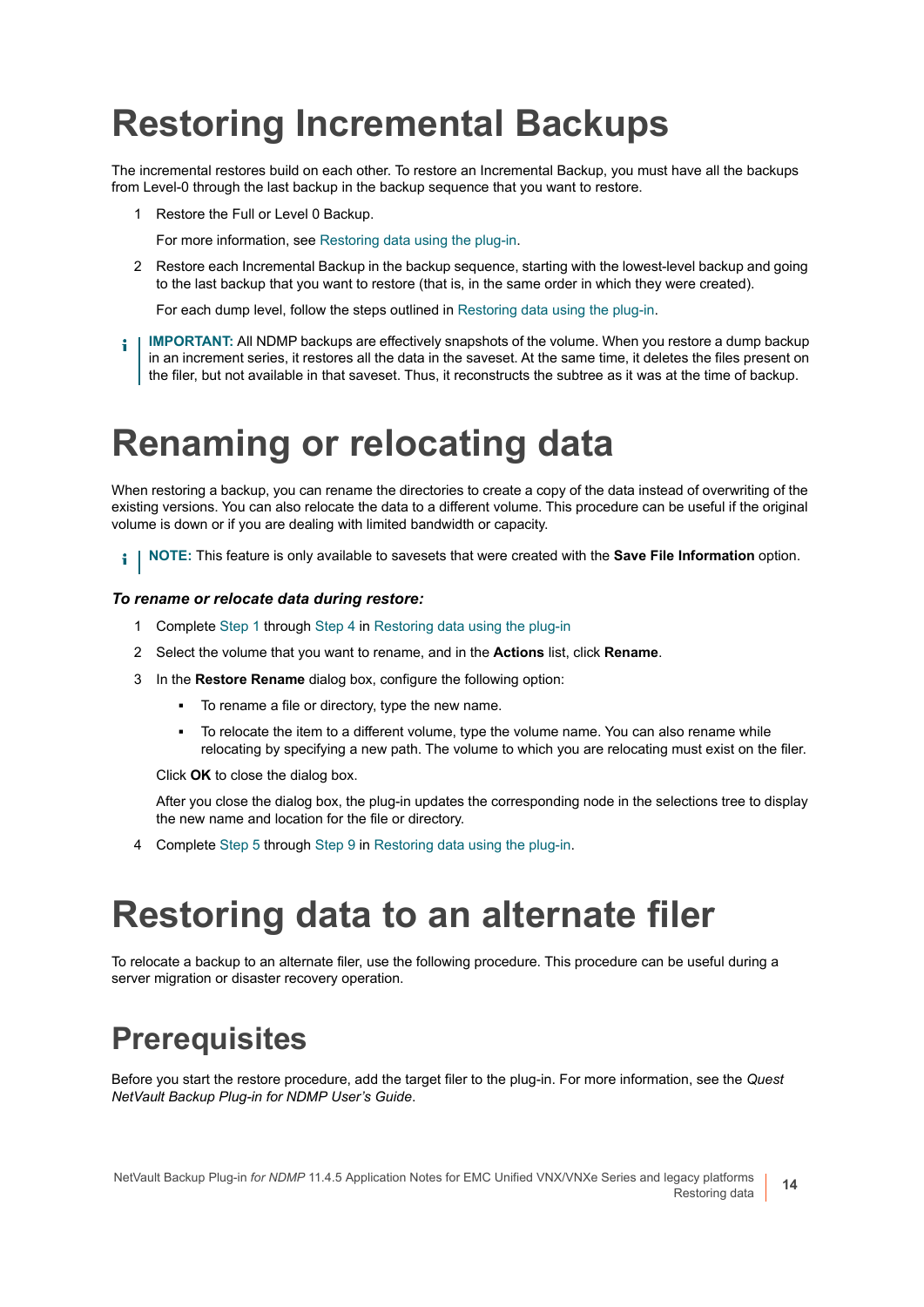### <span id="page-14-0"></span>**Restore procedure**

- 1 Complete [Step 1](#page-10-2) through [Step 4](#page-11-0) in [Restoring data using the plug-in](#page-10-1).
- 2 To rename or relocate data during restore, complete [Step 2](#page-13-4) and [Step 3](#page-13-5) in [Renaming or relocating data.](#page-13-1)
- 3 Click **Edit Plugin Options**, and configure the following option:

**NDMP Server:** This option specifies the target filer name. By default, it is set to the name of the original filer from which the data was backed up. To relocate the data to an alternate server, type the name of the target filer.

- 4 Select the appropriate DAR method. For more information about the available options, see Restore [options.](#page-11-2)
- 5 Complete [Step 6](#page-12-1) through [Step 9](#page-12-0) in [Restoring data using the plug-in](#page-10-1).

## <span id="page-14-1"></span>**Searching for files in savesets**

The **Search** option on the **Create Restore Job — Choose Saveset** page allows you to find specific files or data items without opening any savesets or browsing through their contents. You can use filenames or regular expressions to find the data items that you want to restore.

- 1 On the **Create Restore Job Choose Saveset** page, click **Search**.
- 2 In the **Search for files in savesets** dialog box, configure the following options:
	- **▪ Search String:** Type the search string.
	- **▪ Regular expression search:** To use POSIX (Portable Operating System Interface for Unix) regular expressions in the **Search String** box, select this check box.
	- **▪ Case sensitive:** To perform a case-sensitive search, select this check box.
- 3 Click **Search**. On the **Search Results** page, you can view the savesets that contain the specified files or data items.
- 4 Select the items you want to restore. You can only restore items from one saveset. Click **Next**.
- 5 Complete [Step 5](#page-11-1) through [Step 9](#page-12-0) in [Restoring data using the plug-in](#page-10-1).

# <span id="page-14-2"></span>**Viewing media list**

The **Media List** option on the **Create Restore Job — Choose Saveset** page lets you view information about the media items used to store a backup. You can view details about the data segments and index segments for a backup.

- 1 On the **Create Restore Job Choose Saveset** page, select the applicable saveset.
- 2 In the **Saveset Information** area, click **Media List**.

In the dialog box that is displayed, you can view the following details:

- **▪ Backup size:** This area shows the total size of the saveset in number of bytes
- **Data segment table:** This table shows information about the media items that contain the data segments. You can view the following details: media label, media group label, stream ID, starting byte number, ending byte number, and media location
- **Index segment table:** This table shows information about the media items that contain the index segments. You can view the media label and media location.
- 3 To close the dialog box, click **Close**.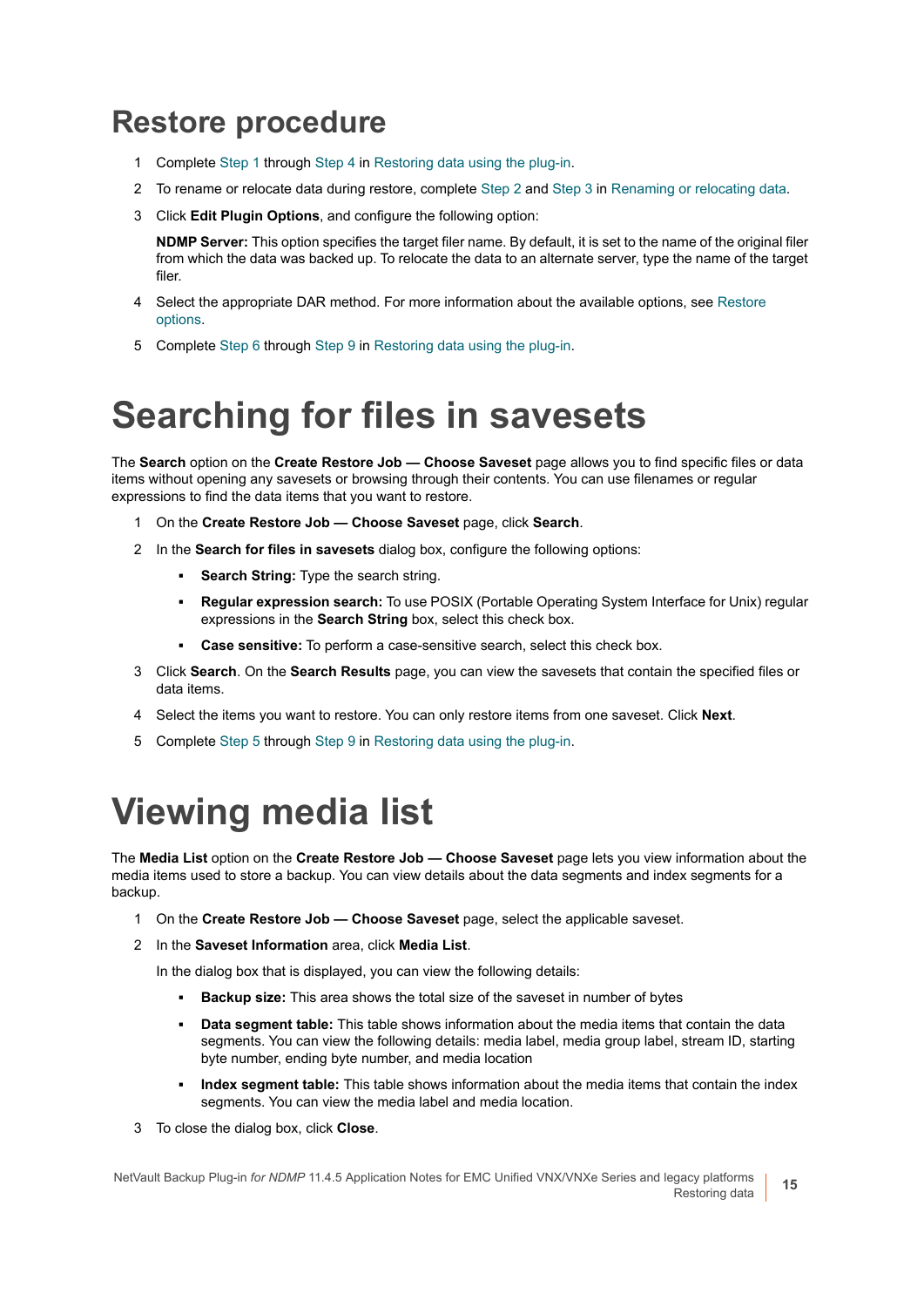**A**

# **Troubleshooting**

<span id="page-15-0"></span>**•** [Common errors](#page-15-1)

### <span id="page-15-1"></span>**Common errors**

The following is a list of some common errors and their solution.

**Table 4. Troubleshooting**

| <b>Description</b>                                                                                                                     | Symptom                                                                                                                                        | <b>Solution</b>                                                                                                                                                                                                                                                                                                                                                                                                                                                       |
|----------------------------------------------------------------------------------------------------------------------------------------|------------------------------------------------------------------------------------------------------------------------------------------------|-----------------------------------------------------------------------------------------------------------------------------------------------------------------------------------------------------------------------------------------------------------------------------------------------------------------------------------------------------------------------------------------------------------------------------------------------------------------------|
| The NetVault Backup Service fails to<br>start on a Windows-based NetVault<br>Backup Server.                                            | <b>Check the Windows Event Viewer</b><br>for the following message:<br><b>PDT FATAL: lock file</b><br>"postmaster.pid" already exists          | NetVault Backup cannot start if the<br>PostgreSQL database that is used<br>to store the system data does not<br>start.<br>To correct this issue, delete the<br>"postmaster.pid" file from the<br>location referenced in the log and<br>restart the NetVault Backup Server.                                                                                                                                                                                            |
| After restarting the machine, the<br>NetVault Backup Service sometimes<br>fails to start on a Windows-based<br>NetVault Backup Server. | <b>Check the Windows Event Viewer</b><br>for the following message:<br>FATAL: could not create any TCP/IP<br>sockets " for a PostgreSQL source | NetVault Backup cannot start if the<br>PostgreSQL database that is used<br>to store the system data does not<br>start.<br>To correct this issue, start the Task<br>Manager, and click Show<br>processes from all users. You can<br>see multiple instances of<br>postgres32.exe running on the<br>system. To remove all instances of<br>postgres32.exe, select any<br>instance of this process, and click<br><b>End Process. Start the NetVault</b><br>Backup Service. |
| The NetVault Backup Service starts,<br>and then stops immediately on a<br>Linux-based machine.                                         | No error messages are displayed.                                                                                                               | This issue can occur if the Postgres<br>service cannot resolve the host<br>name <b>localhost</b> , and fails to start.<br>Check the /etc/hosts file, and if the<br>file does not contain an entry for<br>localhost, add the entry.                                                                                                                                                                                                                                    |